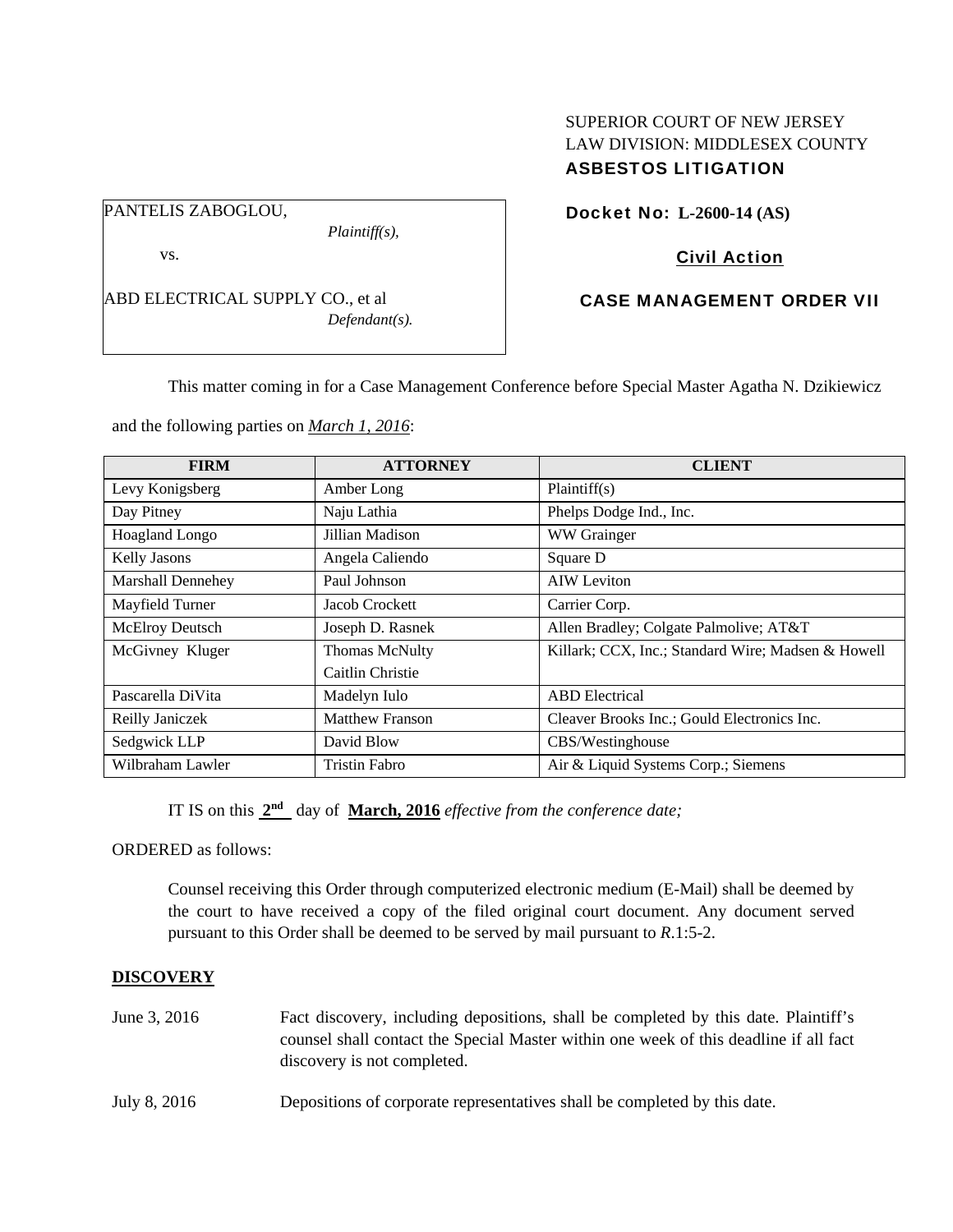## **EARLY SETTLEMENT**

July 15, 2016 Settlement demands shall be served on all counsel and the Special Master by this date.

## **SUMMARY JUDGMENT MOTION PRACTICE**

- July 22, 2016 Plaintiff's counsel shall advise, in writing, of intent not to oppose motions by this date.
- August 5, 2016 Summary judgment motions shall be filed no later than this date.
- September 2, 2016 Last return date for summary judgment motions.

### **MEDICAL DEFENSE**

- July 29, 2016 Plaintiff shall serve medical expert reports by this date.
- July 29, 2016 Upon request by defense counsel, plaintiff is to arrange for the transfer of pathology specimens and x-rays, if any, by this date.
- October 14, 2016 Defendants shall identify its medical experts and serve medical expert reports, if any, by this date. **In addition, defendants shall notify plaintiff's counsel (as well as all counsel of record) of a joinder in an expert medical defense by this date.**

### **LIABILITY EXPERT REPORTS**

- July 29, 2016 Plaintiff shall identify its liability experts and serve liability expert reports or a certified expert statement by this date or waive any opportunity to rely on liability expert testimony.
- October 14, 2016 Defendants shall identify its liability experts and serve liability expert reports, if any, by this date or waive any opportunity to rely on liability expert testimony.

### **EXPERT DEPOSITIONS**

November 11, 2016 Expert depositions shall be completed by this date. To the extent that plaintiff and defendant generic experts have been deposed before, the parties seeking that deposition in this case must file an application before the Special Master and demonstrate the necessity for that deposition. To the extent possible, documents requested in a deposition notice directed to an expert shall be produced three days in advance of the expert deposition. The expert shall not be required to produce documents that are readily accessible in the public domain.

### **PRE-TRIAL AND TRIAL**

| August 2, 2016                   | The settlement conference previously scheduled on this date is <b>cancelled</b> .                                                                                                                                        |
|----------------------------------|--------------------------------------------------------------------------------------------------------------------------------------------------------------------------------------------------------------------------|
| November 2, 2016 $\omega$ 1:30pm | Settlement conference. All defense counsel shall appear with authority<br>to negotiate settlement and have a representative authorized to negotiate<br>settlement available by phone. Any request to be excused from the |

\_\_\_\_\_\_\_\_\_\_\_\_\_\_\_\_\_\_\_\_\_\_\_\_\_\_\_\_\_\_\_\_\_\_\_\_\_\_\_\_\_\_\_\_\_\_\_\_\_\_\_\_\_\_\_\_\_\_\_\_\_\_\_\_\_\_\_\_\_\_\_\_\_\_\_\_\_\_\_\_\_\_\_\_\_\_\_\_\_\_\_\_\_\_\_\_\_\_\_\_\_\_\_\_\_\_\_\_\_\_